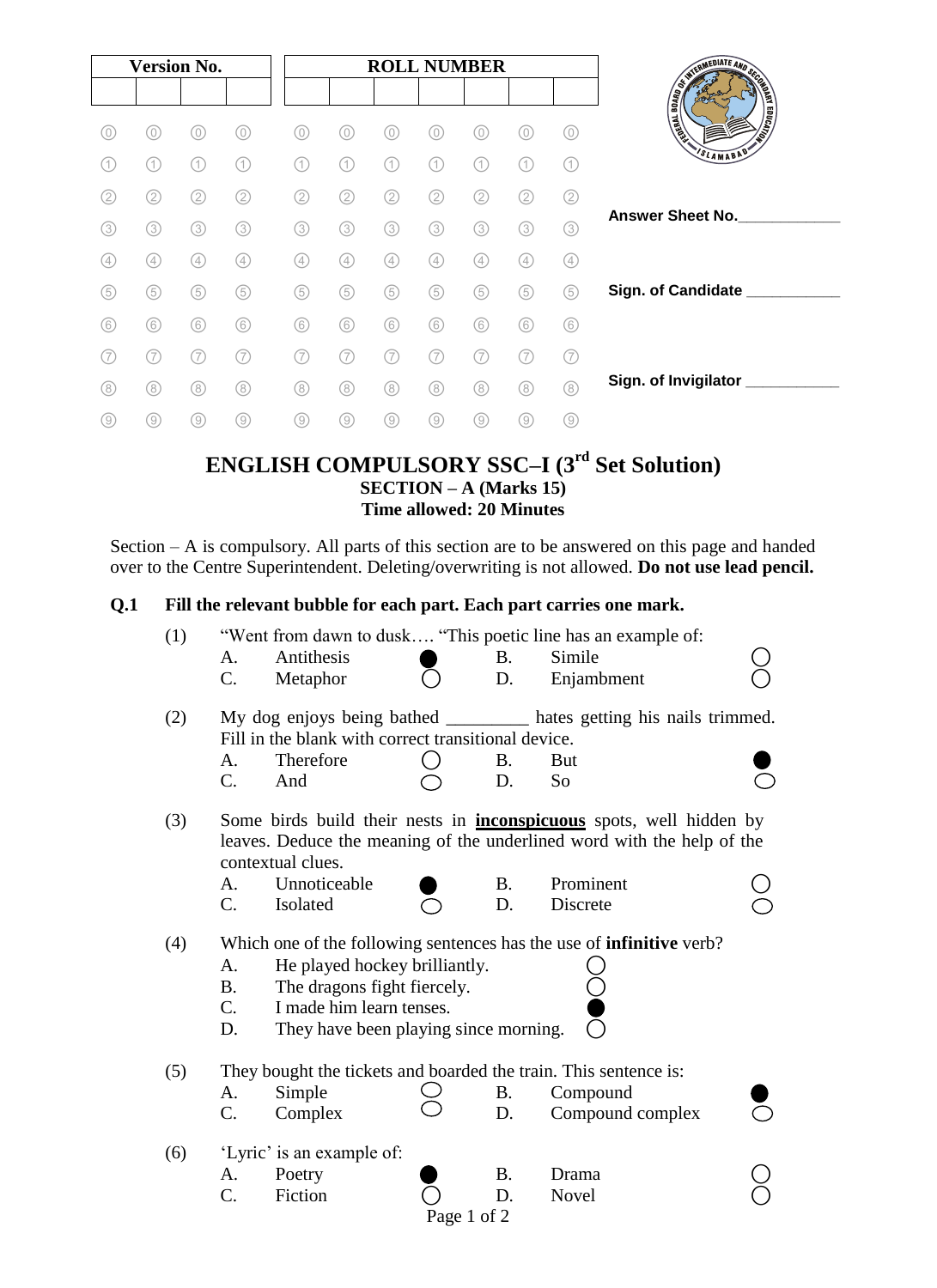| Tim the terrifying tiger. Choose the poetic device used in the line.<br>(7)<br><b>B.</b><br>Alliteration<br>A.<br>Consonance |                                                                                                                                                                                                                         |                                                                                    |  |           |                                                                                 |  |  |  |  |
|------------------------------------------------------------------------------------------------------------------------------|-------------------------------------------------------------------------------------------------------------------------------------------------------------------------------------------------------------------------|------------------------------------------------------------------------------------|--|-----------|---------------------------------------------------------------------------------|--|--|--|--|
|                                                                                                                              | C.                                                                                                                                                                                                                      | Assonance                                                                          |  | D.        | Anaphora                                                                        |  |  |  |  |
| (8)<br>He wanted <b>a pair of puppies</b> . The underlined part of the sentence is:                                          |                                                                                                                                                                                                                         |                                                                                    |  |           |                                                                                 |  |  |  |  |
|                                                                                                                              | A.                                                                                                                                                                                                                      | Noun phrase                                                                        |  | <b>B.</b> | Adjective phrase                                                                |  |  |  |  |
|                                                                                                                              | $\mathcal{C}$ .                                                                                                                                                                                                         | Adverb phrase                                                                      |  | D.        | Verb phrase                                                                     |  |  |  |  |
| (9)                                                                                                                          | As the summer sun sent scattered rays through the maple and oak leaves<br>overhead, the young deer stood frozen, making it almost impossible for the hikers<br>to see her. In the above lines, the word "frozen" means: |                                                                                    |  |           |                                                                                 |  |  |  |  |
|                                                                                                                              | A.                                                                                                                                                                                                                      | Very cold                                                                          |  | <b>B.</b> | Visible                                                                         |  |  |  |  |
|                                                                                                                              | $C$ .                                                                                                                                                                                                                   | Not moving                                                                         |  | D.        | Not melted                                                                      |  |  |  |  |
| (10)                                                                                                                         |                                                                                                                                                                                                                         | He sits <b>beside</b> the wall. The underlined word works as:                      |  |           |                                                                                 |  |  |  |  |
|                                                                                                                              | A.                                                                                                                                                                                                                      | Adverb                                                                             |  | Β.        | Preposition                                                                     |  |  |  |  |
|                                                                                                                              | C.                                                                                                                                                                                                                      | Conjunction                                                                        |  | D.        | Noun                                                                            |  |  |  |  |
| Select the singular form of the word formulae.<br>(11)                                                                       |                                                                                                                                                                                                                         |                                                                                    |  |           |                                                                                 |  |  |  |  |
|                                                                                                                              | A.                                                                                                                                                                                                                      | Formulis                                                                           |  | Β.        | Formula                                                                         |  |  |  |  |
|                                                                                                                              | $C_{\cdot}$                                                                                                                                                                                                             | Formulas                                                                           |  | D.        | Form                                                                            |  |  |  |  |
| (12)                                                                                                                         |                                                                                                                                                                                                                         |                                                                                    |  |           | The book, which he gave me, is very informative. Identify the sentence type as: |  |  |  |  |
|                                                                                                                              | A.                                                                                                                                                                                                                      | Simple                                                                             |  | <b>B.</b> | Compound                                                                        |  |  |  |  |
|                                                                                                                              | C.                                                                                                                                                                                                                      | Complex                                                                            |  | D.        | Compound-complex                                                                |  |  |  |  |
| (13)                                                                                                                         | Which one of the following transitional devices is used for adding information?                                                                                                                                         |                                                                                    |  |           |                                                                                 |  |  |  |  |
|                                                                                                                              | A.                                                                                                                                                                                                                      | Likewise                                                                           |  | <b>B.</b> | Therefore                                                                       |  |  |  |  |
|                                                                                                                              | C.                                                                                                                                                                                                                      | Furthermore                                                                        |  | D.        | As a result                                                                     |  |  |  |  |
| (14)                                                                                                                         | Which one of the following sentences has correct order of adjective?                                                                                                                                                    |                                                                                    |  |           |                                                                                 |  |  |  |  |
|                                                                                                                              | A.                                                                                                                                                                                                                      | He has a big old beautiful silver ring.                                            |  |           |                                                                                 |  |  |  |  |
|                                                                                                                              | <b>B.</b><br>C.                                                                                                                                                                                                         | He has a beautiful old big silver ring.<br>He has a silver beautiful old big ring. |  |           |                                                                                 |  |  |  |  |
|                                                                                                                              | D.                                                                                                                                                                                                                      | He has an old big beautiful silver ring.                                           |  |           |                                                                                 |  |  |  |  |
|                                                                                                                              |                                                                                                                                                                                                                         |                                                                                    |  |           |                                                                                 |  |  |  |  |
| (15)                                                                                                                         | He cut the branch of the tree. Which tense is it?                                                                                                                                                                       |                                                                                    |  |           |                                                                                 |  |  |  |  |
|                                                                                                                              | A.                                                                                                                                                                                                                      | Simple present                                                                     |  | <b>B.</b> | Simple past                                                                     |  |  |  |  |
|                                                                                                                              | C.                                                                                                                                                                                                                      | Present perfect                                                                    |  | D.        | Past perfect                                                                    |  |  |  |  |
| * * * * *                                                                                                                    |                                                                                                                                                                                                                         |                                                                                    |  |           |                                                                                 |  |  |  |  |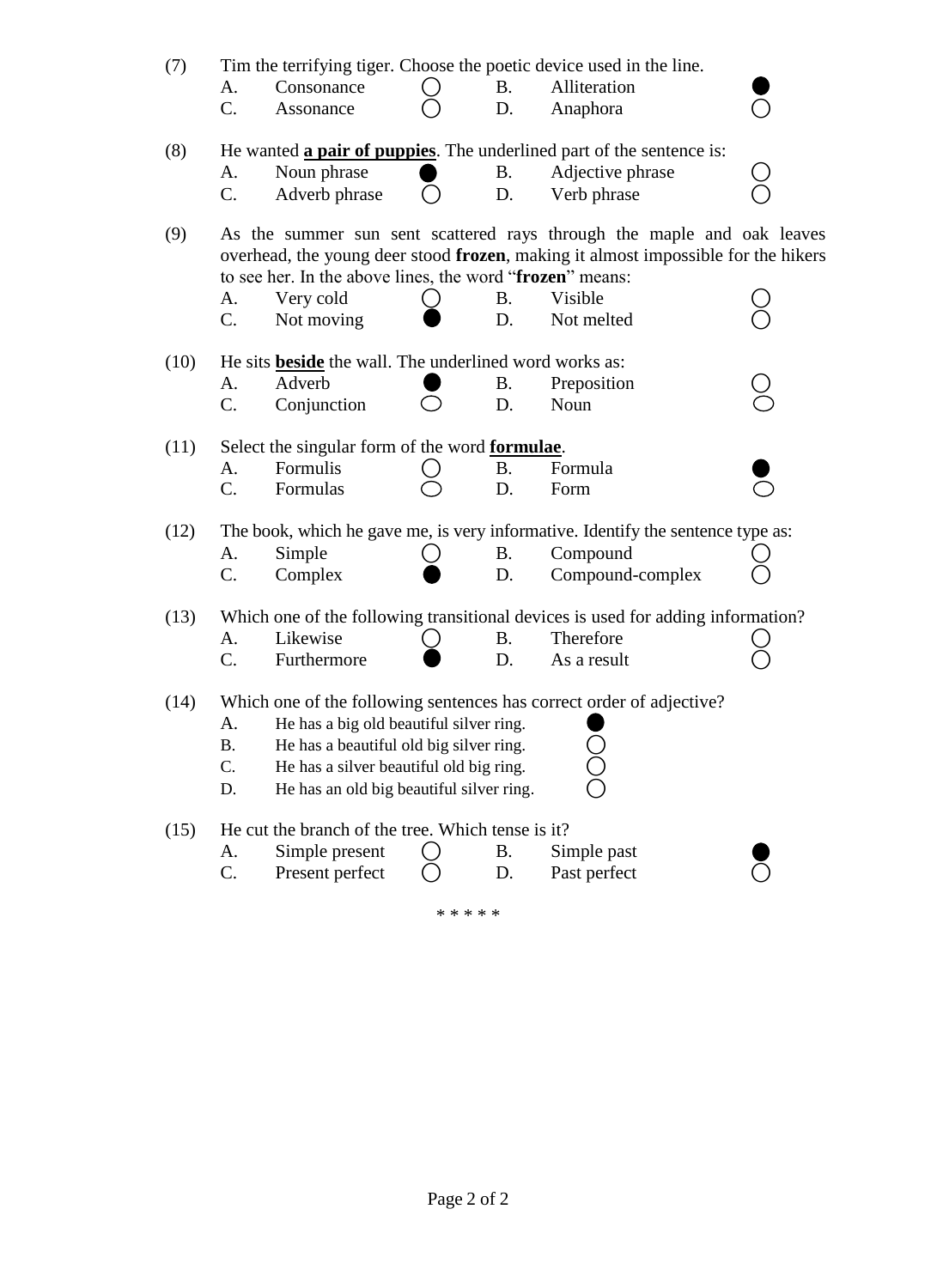

Federal Board SSC-I Examination English (Compulsory) Model Question Paper (Curriculum 2006)

Time allowed: 2.40 hours Total Marks: 60

Note: Answer the questions in sections 'B' and 'C' at the place specified for it therein on the separately provided E-Sheet. Write your answers neatly and legibly.

# **SECTION – B** (Marks 40)

- **Q.2** Read the following passage carefully and answer any **FIVE** questions including **Question No.(i)** appended to it.
- **Note:** Question (i) about summary writing is compulsory carrying 06 marks while rest of the questions carry 03 marks each.  $(6 + 4 \times 3 = 18)$

The Blue Masjid reflects the architectural style of both the Ottoman masjid and Byzentine church. Hagia Sofia, a masjid, one of the wonders of the Muslim **architecture,** was also kept in view as a model. The Blue Masjid even today is considered to be unmatched in splendour, majesty and size.

The masjid has a spacious forecourt surrounded by a continuous vaulted arcade. It has ablution facilities on both the sides. In the centre, there is a fountain which is rather small in contrast with the **magnitude** of the courtyard. A heavy iron chain is hung at the upper part of the court entrance at the western side. This side was meant for the Sultan alone. The chain was put there so the Sultan had to lower his head every time he entered the court. It was the symbolic gesture to ensure the humility of the ruler in the face of the divine power.

The interior of the masjid at the lower end is lined with more than 20,000 hand-made ceramic tiles in more than 50 different tulip designs. At the gallery level, the design becomes flamboyant with representation of flowers, fruit and cypresses.

The upper part of the interior is **adorned** with blue paint. More than 200 stained glass windows with intricate designs allow natural light to brighten up its interior and the chandeliers further illuminate it with their glow. The decorations include A"yat from the Holy Quran. The floors are covered with carpets.

The most important element in the interior of the masjid is the mehrab, which is made of finely carved marble. To the right of mehrab, is a richly decorated pulpit. The masjid is so designed that even when it is most crowded, everyone in the masjid can listen and look at the Imam.

## **QUESTIONS:**

i. Write down the summary of the passage. Also suggest a suitable title.  $(5+1=6)$ 

## **Answer: Title: The Blue Masjid**

The Blue Masjid is the architectural blend of the Ottoman Masjid and Byzentine church. Hagia Sofia is also kept as a wonder of the Muslim architecture. The Masjid has a place for ablution and fountain in the courtyard. The Sultan always lowered his head due to the iron chain hung at the entrance to show modesty in front of the Creator. The lower end of the Masjid was decorated with ceramic tiles. The Mehrab is made of carved marble. Everyone can listen and look at the Imam in a crowded Masjid.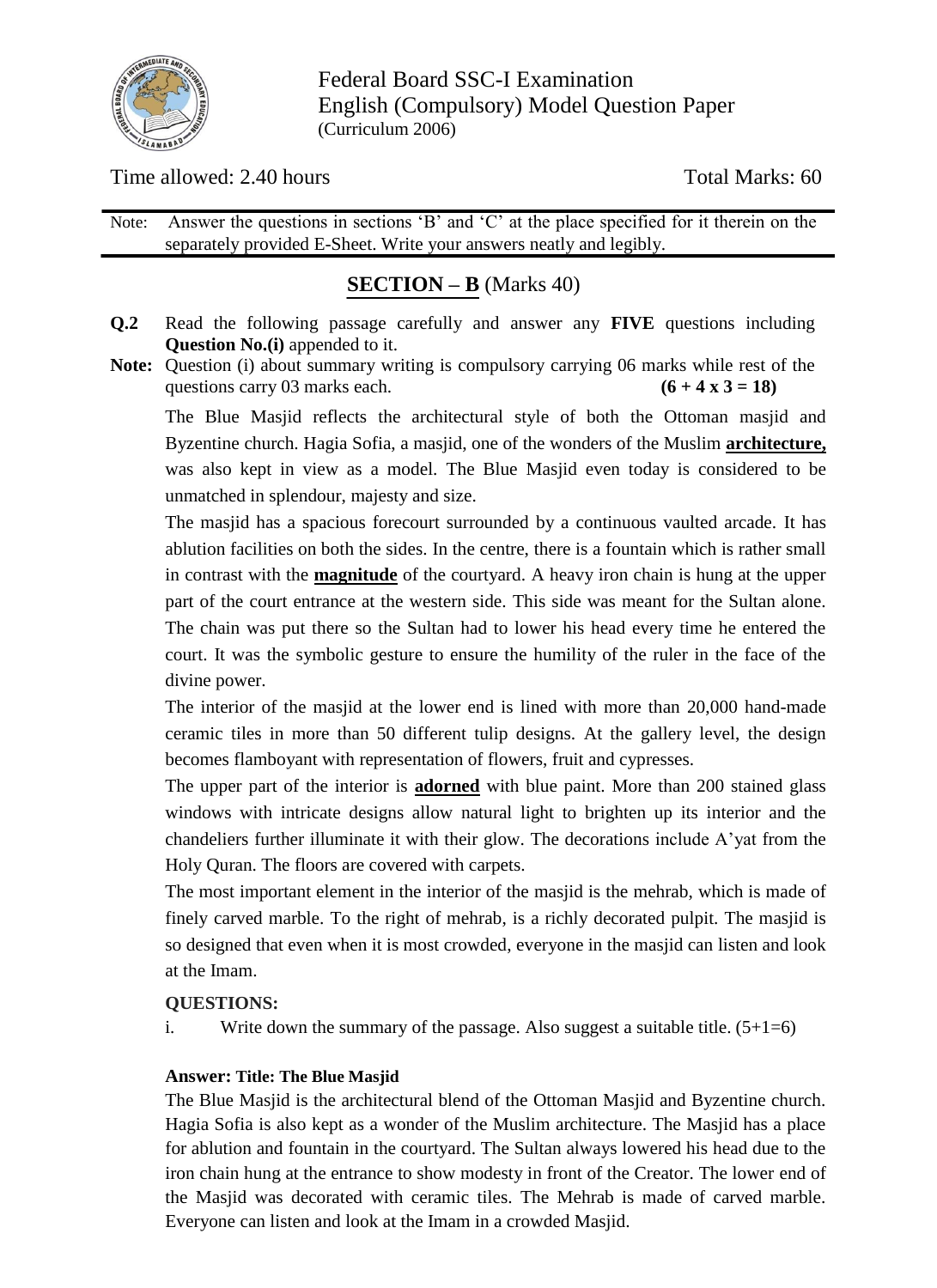ii. Explain in your own words the architectural style of the Blue Masjid.

**Answer:** Hagia Sofia, a masjid, one of the wonders of the Muslim architecture, was also kept in view as a model while designing the architectural style of the Blue Masjid. It reflects the architectural style of both the Ottoman masjid and Byzentine church.

iii. Why is a heavy iron chain hung at the upper part of the entrance of the Masjid?

**Answer:** The chain was put there so the Sultan had to lower his head every time he entered the court. It was the symbolic gesture to ensure the humility of the ruler in the face of the divine power.

iv. How is the interior of the Masjid decorated?

**Answer:** The interior of the masjid at the lower end is lined with more than 20,000 handmade ceramic tiles in more than 50 different tulip designs. At the gallery level, the design becomes flamboyant with representation of flowers, fruit and cypresses.

v. What is the most important element of the masjid and what is it meant for?

**Answer:** The most important element in the interior of the masjid is the mehrab, which is meant for Imam to lead the congregational prayers as well as it determines the direction towards the Holy Kabbah.

vi. What impression of the Blue Masjid do you have from the passage?

**Answer:** The Blue Masjid reflects the grandeur of the Muslim architecture as well as the remarkable rule of the Ottoman Empire and the love of the Emperors for Islam.

vii. Write meanings of the underlined words.

## **Answer:** Architecture: design/ style of construction Magnitude: Greatness/ size/ scale Adorned: decorated

**Q.3** a. Paraphrase any **ONE** of the following stanzas: **(3)** I. He gives his harness bells a shake To ask if there is a mistake. The only other sound's is the sweep Of easy wind and downy flake.

**Answer:** The horse gives his harness bells a shake to inquire his master if he has made a mistake to stop here as he has yet not reached the destination. The other sounds, apart from the sound of the harness bells of the horse, are the sound of the gentle wind and falling snow flakes.

### **OR**

II. Hope is the thing with feathers That perches in the soul, And sings the tune without the words, And never stops at all.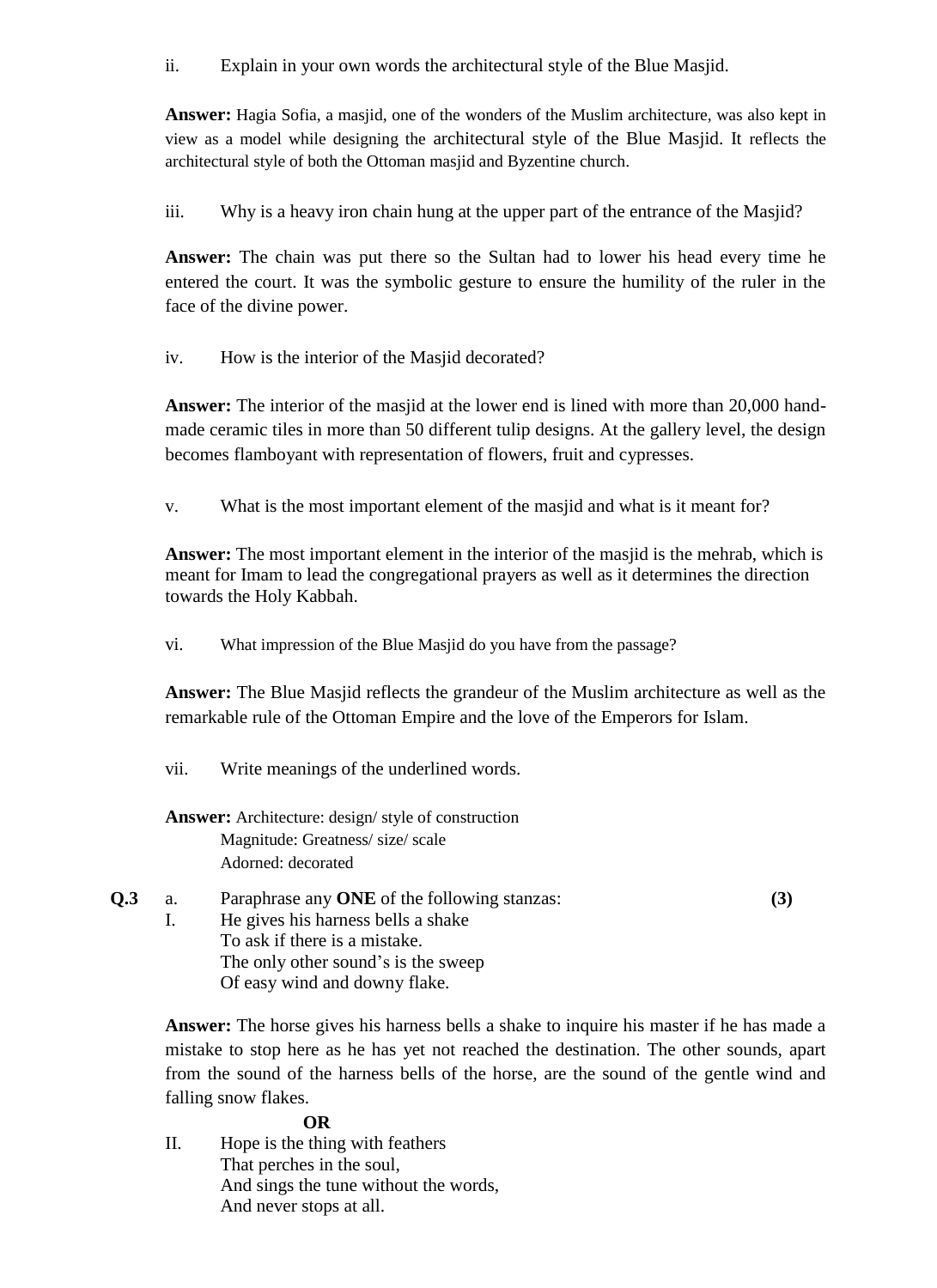**Answer:** Hope always remains alive in the heart of man. It sings happy song like the song of a bird. But man does not always bring its reality on his lips in forms of words. It never comes to an end.

b. Read the following stanza carefully and answer the questions given at the end: **(6)** I. I wandered lonely as a cloud That floats on high o'er vales and hills, When all at once I saw a crowd, A host of golden daffodils; Beside the lake, beside the trees, Fluttering and dancing in the breeze. **QUESTIONS:** i. Identify and write any two poetic devices used in the stanza. (2)

#### **Answer:**

Poetic devices:

Simile: lonely as a cloud

Personification: Fluttering and dancing in the breeze.

ii. Which two things have been compared in first two lines of the stanza? (2) **Answer:** Cloud and the poet have been compared in this stanza. The poet wanders alone on the hills to find beautiful objects of nature. The cloud is on the mercy of wind and floats on the valleys.

| $\cdots$<br>111. | Write the rhyme scheme of the stanza. |  |
|------------------|---------------------------------------|--|
|------------------|---------------------------------------|--|

**Answer:** Rhyming words are: ABABCC

#### **OR**

II. And sweetest in the gale is heard; And sore must be the storm That could abash the little bird That kept so many warm. I"ve heard it in the chilliest land, And on the strangest sea; Yet, never, in extremity, It asked a crumb of me.

#### **QUESTIONS:**

i. Identify and write any two poetic devices used in the stanza. (2)

**Answer:** The poetic devices used in the stanza are:

a. **Enjambment**: Continuation of idea without line break. e.g

And sore must be the **storm** 

**That** could abash the little **bird**

**That** kept so many warm

**b. Imagery**: the little bird

ii. What does the storm do with the bird?  $(2)$ **Answer:** The storm apparently makes the bird disturbed but in reality hope lies in the heart of the bird and flies higher than before.

iii. Write the rhyming scheme of the poetic extract. (2) **Answer:** The rhyming words are: A BABCDED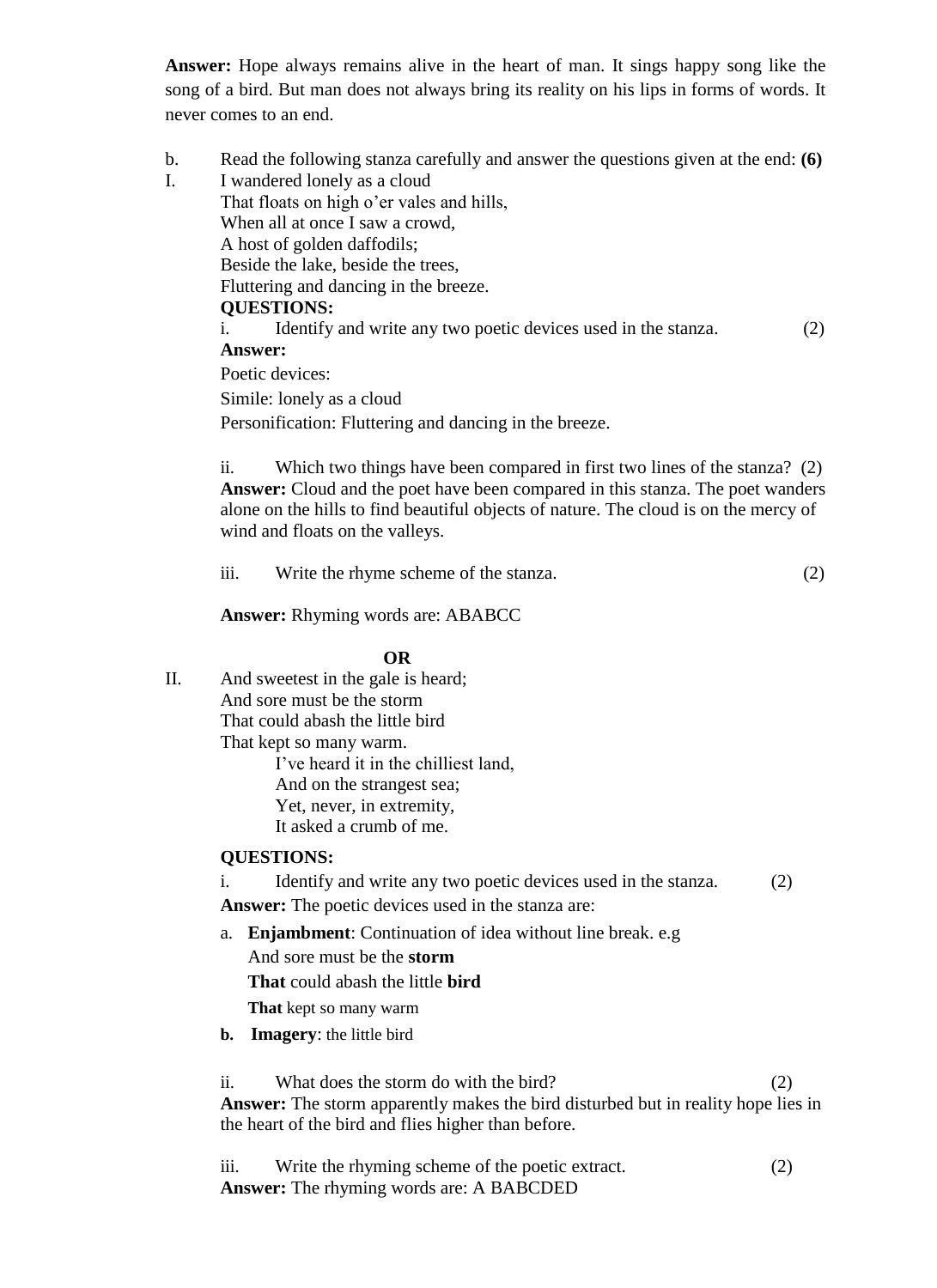**Q.4** a. Fill in the blanks to complete the process of planting trees. Use the passive voice form of the verbs. **(5)** When you start plantation, ensure the root ball is **soaked** through, as a dry root ball could reject water from the surrounding soil. A sea weed product is **added** to the water to help the tree avoid transplant shock and to improve root growth going forward. A hole is digged that"s at least twice the size of the existing root ball of the tree. Depth is more important than width in most cases, so be sure to dig enough of a hole that the existing roots can be completely **covered.** Your soil is improved to help the plant survive in the long-term. In clay soils, some gypsum is **added** to improve the soil structure and drainage. In all soils good fertilizer is **used** to help feed the plant.

b. Use the suitable forms of Verbs in the following sentences: (any **FIVE**) **(5)** i. My cat (be) fond of travelling.

**Answer:** My cat **is** fond of travelling.

ii. I usually get up at 5 A.M in the morning but yesterday; I (get) up at 7 A.M. **Answer:** I usually get up at 5 A.M in the morning but yesterday; I **got** up at 7 A.M.

iii. If he had worked hard, he (succeed). **Answer:** If he had worked hard, he **would have succeeded.**

iv. He (go) to London tomorrow morning at 5 o"clock. **Answer:** He **is going** to London tomorrow morning at 5 o"clock.

v. It (rain) since morning. **Answer:** It **has been raining** since morning.

vi. No sooner had I heard the noise than I (rush) to the spot. **Answer:** No sooner had I heard the noise than I **rushed** to the spot.

vii. I (pay) my electric bill by the  $10^{th}$  of every month. **Answer:** I **pay** my electric bill by the  $10<sup>th</sup>$  of every month.

c. Punctuate the following paragraph/line(s): **(3)** No sir I havent communicated with them

Answer: "No sir, I haven't communicated with them."

## **SECTION – C (Marks 20)**

**Q.5** Write an email to your mother asking her about her health issues. **(8)**

#### **Answer:**

From: [sender@abcmail.com](mailto:sender@abcmail.com) To: [receiver@xyzmail.com](mailto:receiver@xyzmail.com)  $12<sup>th</sup>$  April, 2022.

Subject: Inquiring about Health Issues

Dear mother,

Hope that this mail of mine will find you in high spirit and good health. I am also fine here in hostel. I just received an email from father who told me that you are down with COVID-19.I am much shocked to hear this. Kindly do inform me about your recent health updates. What does the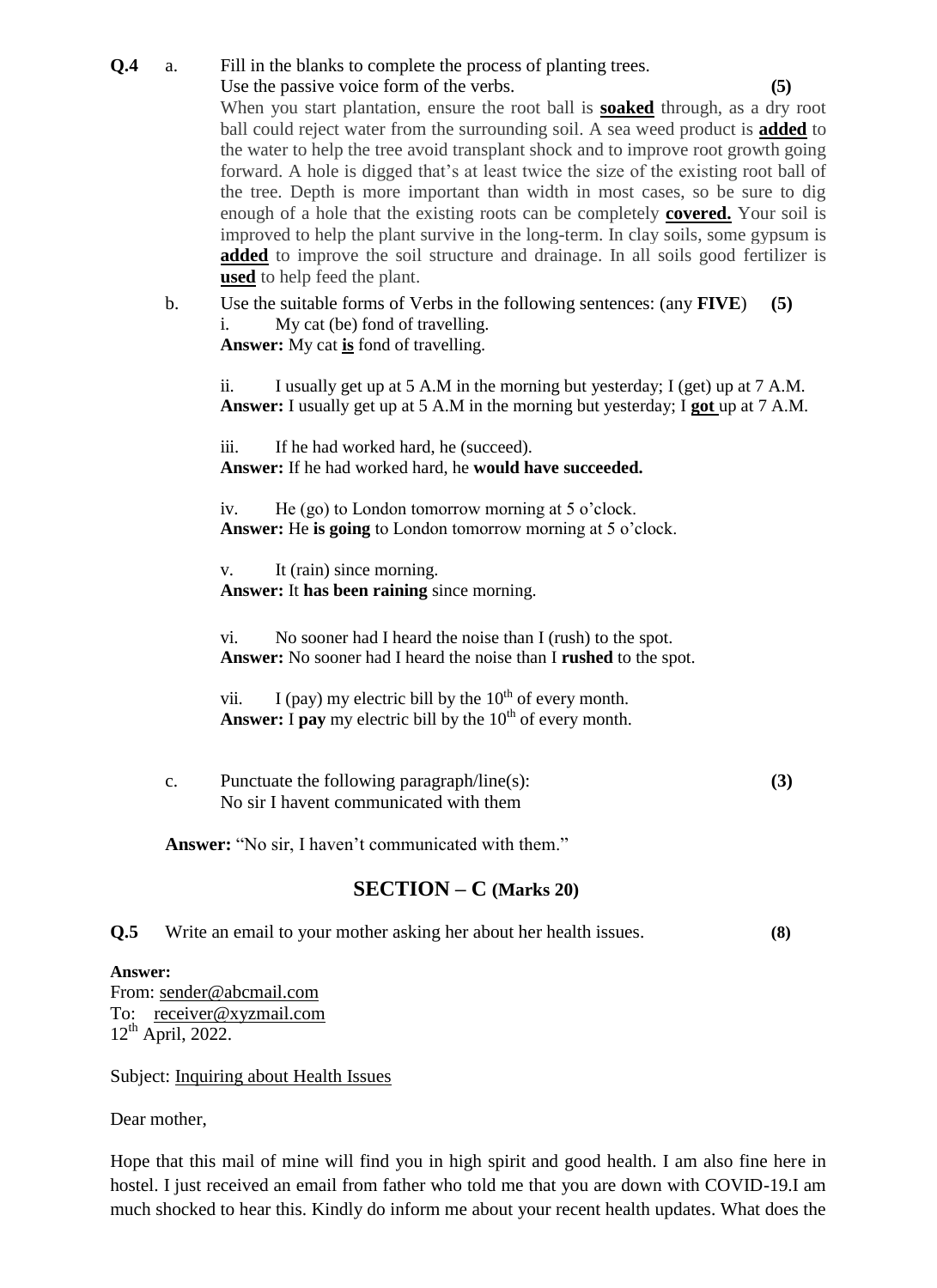doctor say? Take steam regularly and also take much care of your diet.

Are you now at home or in the hospital? It is better to stay in the hospital as there will be regular checkups. I have to take two more papers of my Send up examination. The moment my exam ends, I shall come home and personally take care of your health.

May Allah grant you speedy recovery! Convey my best wishes to all at home.

Your loving son,

X.Y.Z

### **OR**

Write an application to the principal/headmaster/headmistress of your school for seeking permission for a visit to a historical place.

**Answer:**

The Headmaster,

School A.B.C.

City D. E. F.

Subject: Request for Permission for a Visit to a Historical Place

Respected Sir,

With due respect, it is stated that my First Term exam has just ended. The students of my class want to go for an educational trip to Lake Saif-ul-Malook and other areas of Northern Pakistan. It is therefore, requested that we may kindly be given permission for this trip.

I would be very thankful if you accept my request.

Thanking you.

Yours obediently,

X.Y.Z.

Dated:  $12<sup>th</sup>$  April, 2022.

### **Q.6** Write a paragraph of about 80 to 100 words on any **ONE** of the following: **(6) Pakistan Day Celebration OR My Country**

### **Answer:**

## **Pakistan Day Celebration**

Pakistan Day is celebrated with early morning military and civilian parades with gun salutes in Islamabad and provincial capitals. The national flag is hoisted over all government buildings. During the day, the President confers national awards and medals. Presidency Wreaths are also laid at the mausoleums of Muhammad Iqbal in Lahore and Muhammad Ali Jinnah in Karachi. The Pakistan Armed Forces usually hold a military parade to celebrate the day. It is overseen by the President of Pakistan as well as the Prime Minister of Pakistan. General public also witness the celebration of this day.

## **My Country**

Pakistan came into being on 14th of August 1947. Quaid-e-Azam Muhammad Ali Jinnah was the founder of Pakistan. Karachi is the largest city in Pakistan, and it is also the capital of the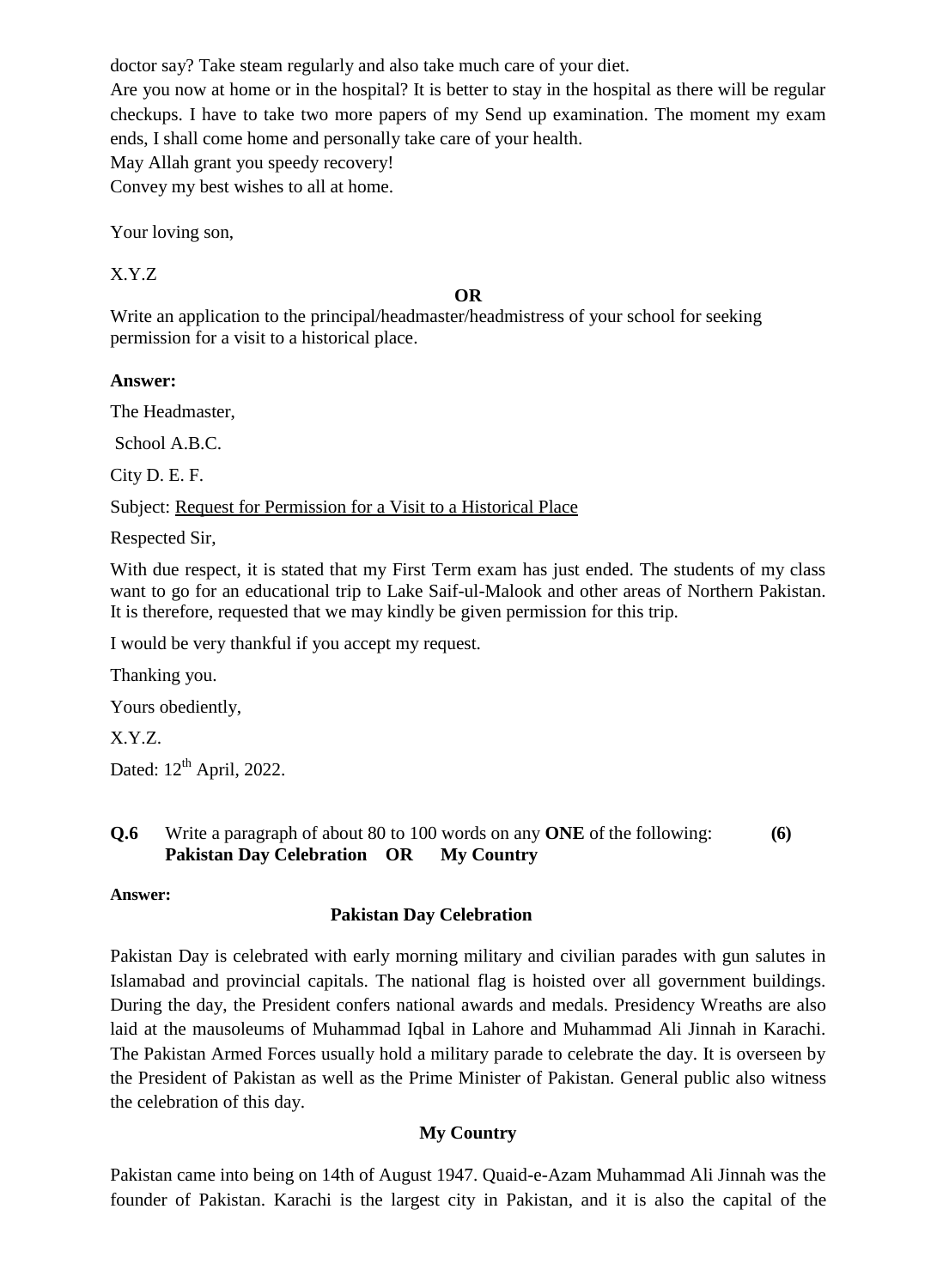province of Sindh. Lahore is the second-largest city in Pakistan, and it is also the capital of the province of Punjab. Pakistan is the only Muslim country that has attained atomic power. The geographically extensive Pakistan has a strategically important position South Asia. People of Pakistan are brave, cooperative, highly educated and successful in different fields. Pakistani forces have been admired for their bravery.

**Q.7** Translate the following passage into Urdu: **(6)**  Punctuality refers to the habit of human beings completing their tasks on time. It is a positive habit which surely leads to success. All people have twenty four hours at their disposal. Some complain that they have no time; some say that they have a lot of free time. Some leave their work incomplete and blame that they could not find enough time. We should learn time management in our lives.

### **Answer:**

**OR**

Write a dialogue between a mother and a daughter about the choice of a career. (Dialogue must have at least eight sets of conversation relevant to the topic other than opening and closing)

**Answer:** Salma and her daughter Umaima always argue on the choice of career. Salma wants Umaima to become a doctor, while Umaima has no taste for medical profession. So, they start an argument.

Mother: Umaima! Umaima! Where have you gone?

Umaima: Mom, I am in my room doing some computer work.

Mother: Which computer work are you doing, Umaima?

Umaima: Mom, I am doing my programming.

Mother: I discussed with your teacher about the choice of career.

Umaima: What does she say?

Mother: She says that her daughter is opting for medical profession. Why do you not like medical field?

Umaima: Mom, I have no taste for medical profession. I love to be a software engineer.

Mother: Dear, medical field has more respect and profitable future as well.

Umaima: Mom, those days have gone when there used to be only a few fields like doctors, engineers or pilots. Now there are a lot of new fields open to us and I think computer is used in every field of life. If I don't get job, I will have option to do my own work, means a software house.

Mother: But I want to see you becoming a doctor.

Umaima: Mom, it is not easy to get admission in government medical colleges and we cannot afford expenses in private colleges.

Mother: Ok. It is up to you, if you want to become a software engineer, I will not oppose you.